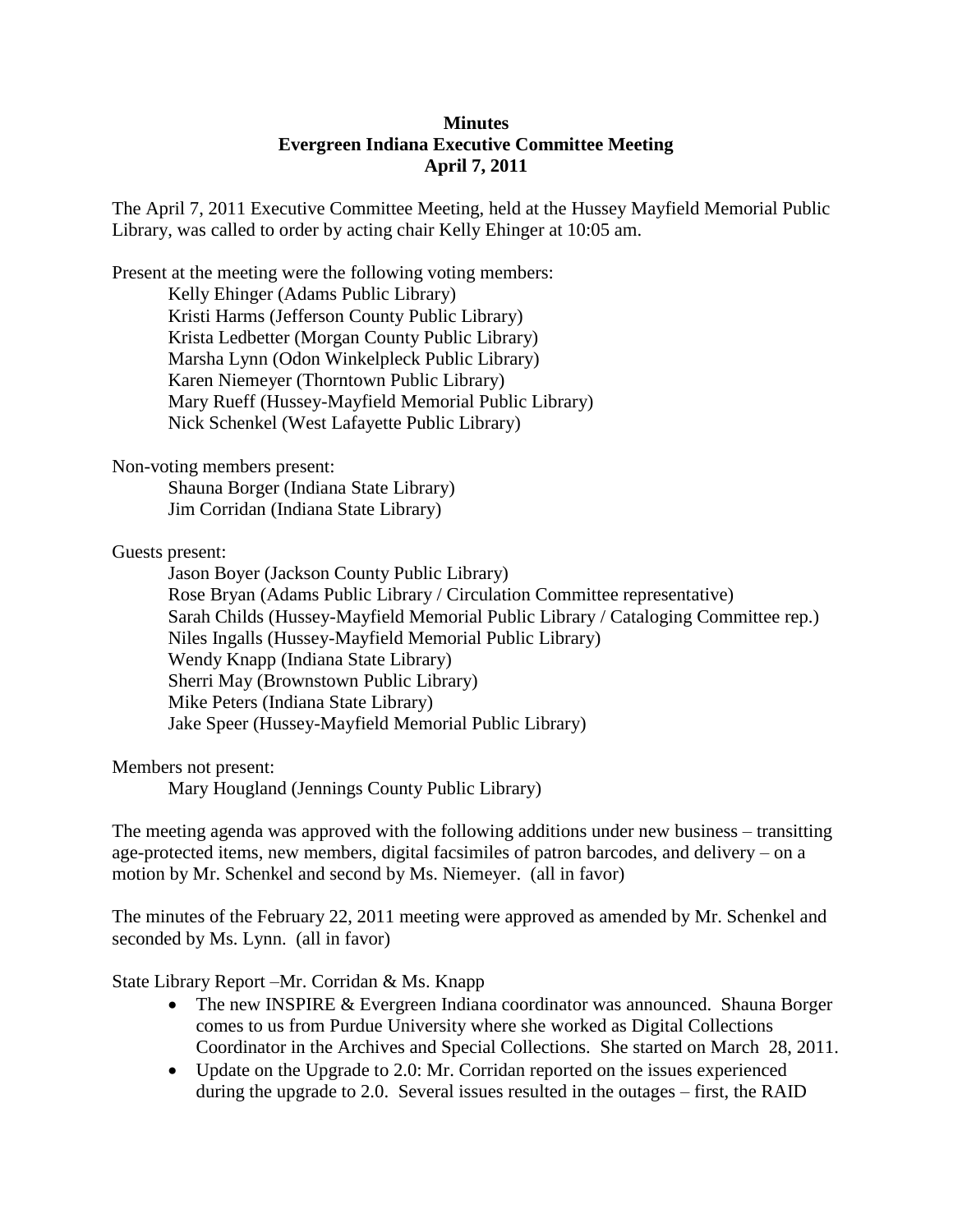card failed. It took some time to determine whether it was a software problem or a hardware problem, then time to order and install the RAID card. Secondly, the fiber to servers was inadvertently cut. Thirdly, software bugs were addressed.

- General comments and suggestions by the Executive Committee to the State Library about the upgrade and its issues included a request to improve the communication of the issues and progress out to the libraries, and a comment that our staff members were more upset than the library patrons.
- Book circulation modifier: the borrowing periods for the Book circulation modifier have not yet been changed because of the issues with the migration. This will be changed soon and notices will be posted before the change.
- Bookmobile borrowing periods: several libraries have expressed concern about the borrowing periods for book being changed to the three week period in particular because of their standing bookmobile routes. ISL will work to provide a resolution for these libraries.

## Committee Reports:

- Cataloging Committee Ms. Sarah Childs:
	- o Policy & Procedures: The Cataloging Committee will be revising the Cataloging Policy with regard to Cat1/Cat2 qualifications and certification. The policy currently requires a Cat1 certified cataloger at each library, but several libraries do not have a Cat1 on staff. The Executive Committee supports clear standards and maintaining at least one Cat1 cataloger at each library. The State Library will work with the Cataloging Committee on developing clear procedures for the certification officer.
	- o Circ modifier for Blu-ray: a request was made to add an additional circ modifier for Blu-ray format. After some discussion, the Executive Committee asked that the Cataloging Committee review this issue along with additional formats such as MP3s and CDs and whether it is necessary or prudent to add circ modifiers for each type of format. The addition of a Blu-ray circ modifier would potentially allow a patron a higher limit of video items – 10 DVDs, 10 Blu-rays, 10 new DVDs, etc.
- Circulation Committee Ms. Rose Bryan: The Circulation Committee comes to the Executive Committee with several requests for change in policies and/or procedures:
	- o Addition of "contract" patron profile: it is suggested that this type of profile would be used for patrons who reside in a contractual township with a contract per capita rate less than the library's non-resident fee. The Executive Committee did not vote on this matter, but instead offered the suggestion that statistical categories are used more fully to indicate township contractual cards.
		- A workshop will be added at the Evergreen Indiana annual conference on using statistical categories.
		- Thorntown Public Library, West Lafayette Public Library and Morgan County Public Library will test using alerts for reciprocal borrowers.
		- The statewide reciprocal borrowing agreement was discussed. The Circulation Committee suggests that Evergreen Indiana libraries should not participate in the statewide reciprocal borrowing program.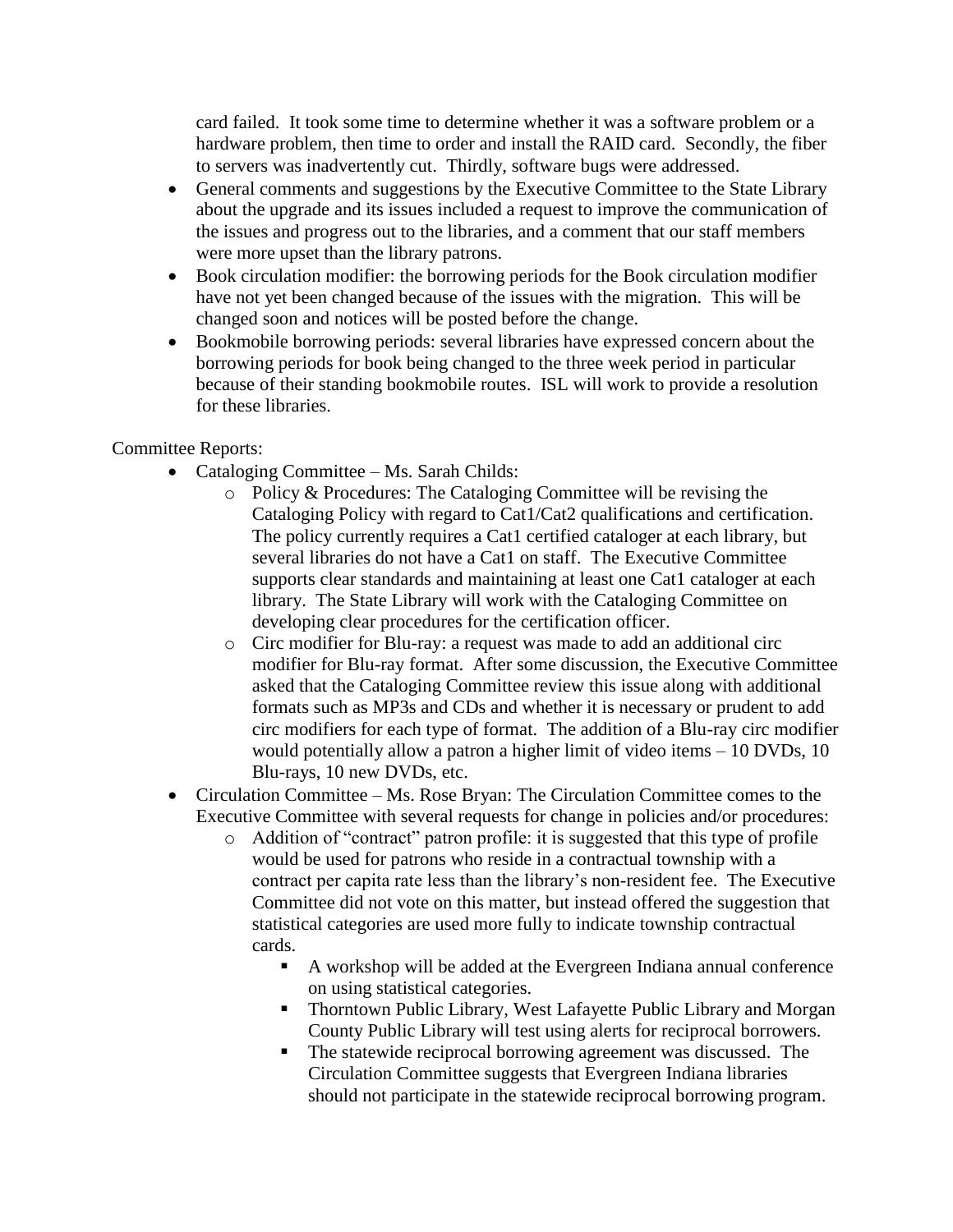Mr. Corridan reported that the State Library will be establishing a Statewide Resource Sharing Committee to address statewide borrowing, PLAC and similar issues. In addition, the State Library also maintains that library law should stipulate that contracts shall be of equal to township population multiplied by the library's nonresident fee.

- o Fines & Fees: Ms. Bryan reported that some libraries have confusion over who collects fines. A reminder of the procedure will be addressed in the next Weekly Update.
- o Policy Change Recommendation: The Circulation Committee asked that the policy include the following: "most recent library application for which the patron has paid should be the active card." After discussion about whether more than one card should be allowed, this matter was referred back to the Circulation Committee.
- o Setting timeframe before a "Lost" item is deleted: The Circulation Committee recommended that no lost item is deleted within a year of the time the item becomes lost. Deleting the lost items too soon creates issues if the items are returned because the billing cannot be removed from the patron's record if the holdings record no longer exists. After discussion, the Executive Committee voted on a motion by Ms. Rueff and second by Ms. Lynn to set the timeframe at six months after the item has been set to "Lost." All in favor. Ms. Borger will inform the Evergreen Indiana community of this new rule.
- IT / Technology Committee:
	- o De-duplication of records: the Plainfield Guilford Township Public Library has received an LSTA grant to fund a de-duplication project. South Carolina libraries de-duplicated records based on ISBN and title with a 27% match. A minute number of records were erroneously matched. This is the model that will be used in the Evergreen Indiana de-duplication project. The project will be done between April and August 2011.
	- o Upcoming Migrations: April 12, 2011 for Cambridge City Public Library, Kewanna-Union City Public Library, Hartford City Public Library and Dunkirk Public Library.
	- o A Broadband Summit will be hosted by the State Library on June 7.
	- o The next migration will be in August.
- Overdrive Committee: A message board for Overdrive participants has been tested and is up for use. More information about this will be posted in weekly updates. Two more libraries will go live in the Overdrive consortium this year. A grant will be written for matching funds totaled in Evergreen Indiana Overdrive consortium purchases to date.
- Conference Planning:
	- o The Evergreen Indiana annual conference will be held in Plainfield on May 6. Cost per person: \$30. Eight program submissions have been received.
	- o Evergreen International 2011 conference: the Adams Public Library has received an LSTA grant to help fund conference costs at the 2011 annual conference in Decatur, Georgia. Eleven people associated with Evergreen Indiana have applied for and will be receiving funds in order to participate in